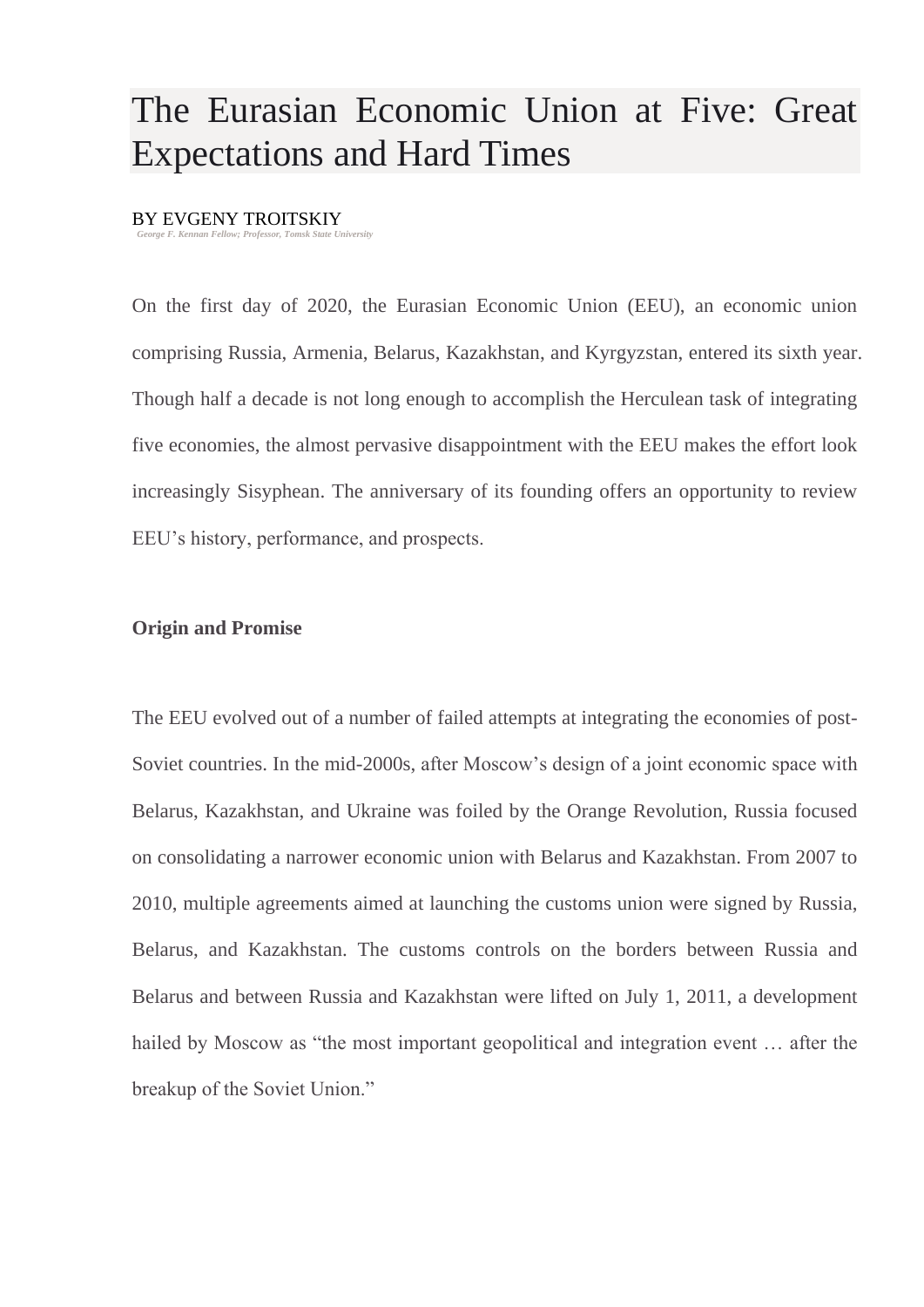In December 2009 the presidents of the three countries signed a statement of intent to move to a higher stage of integration, the Common Economic Space (CES). The statement specified a common market for goods, capital, and labor; coordinated tax, monetary, fiscal, and trade policies; and unified energy, transport, and IT networks. In 2012 the CES was inaugurated and the Eurasian Economic Commission, its supranational executive body, started operating.

The CES had not yet come into existence when another chapter of integration began to unfold. With the launch of Putin's campaign for a third presidential term in the fall of 2011, a series of far-reaching initiatives was unveiled. Among them was the deepening of integration within the customs union, which was to be rebranded the Eurasian Union, a project outlined in a newspaper article published under Putin's byline in October 2011. The EEU Treaty was signed in May 2014 and entered into force in 2015.

In many respects, the EEU's normative framework marks a departure from previous attempts at post-Soviet economic integration. It is unusually coherent, with principles and norms elaborated and duly underpinned by specific rules and decision-making procedures. The foundation of the whole edifice is the liberal economic ideology. Indeed, the text of Putin's newspaper article on Eurasian integration might make a reader believe that it was written by a paragon of liberalism. Citizens were promised "a free choice about where to live, study or work," while businesses were promised "all the advantages of a domestic producer" in the union's countries and member states were promised a "partnership" with the EU and eventual integration into a "Greater Europe united by shared values of freedom, democracy, and market laws."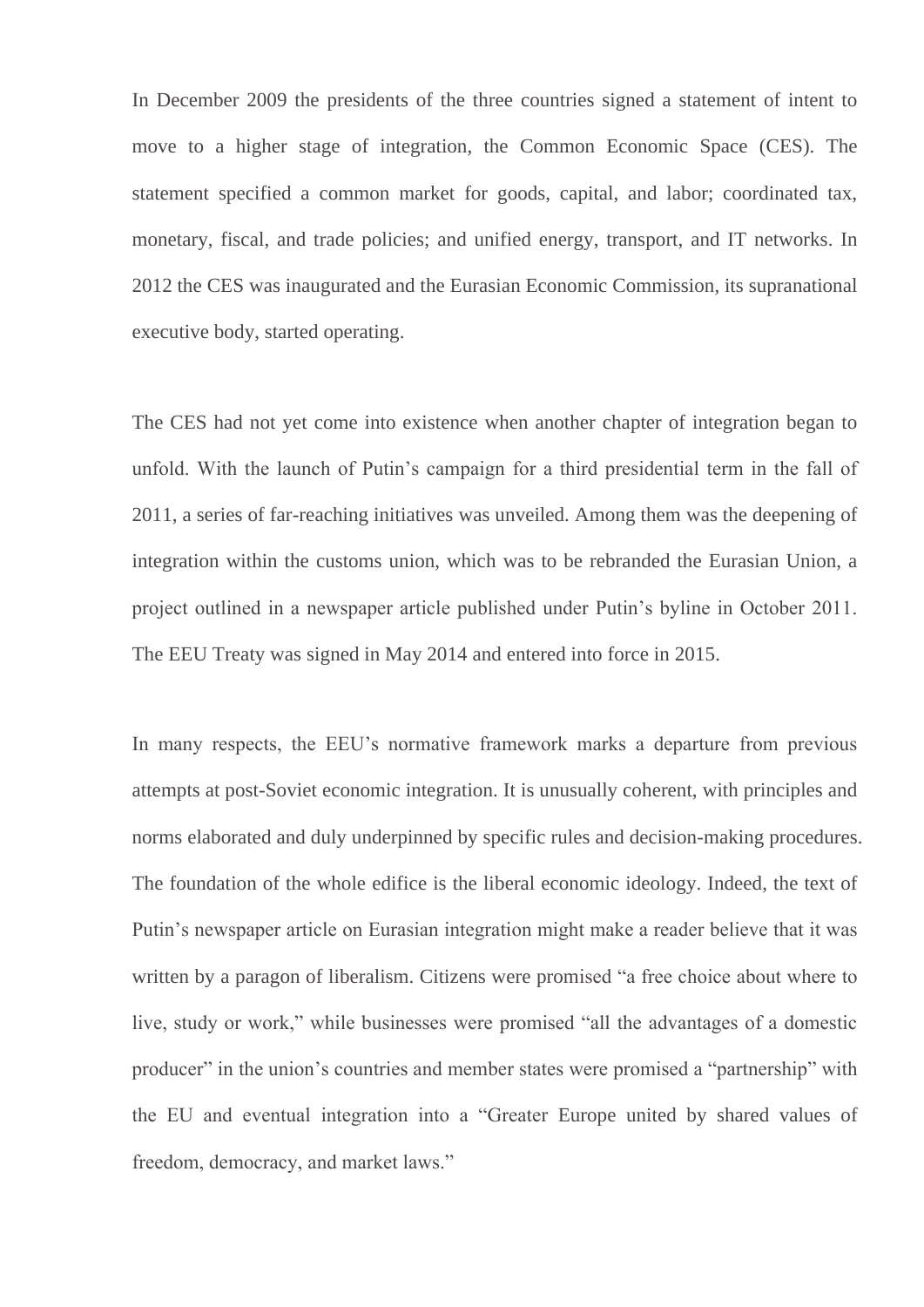The EEU's main objective is to ensure the free movement of goods, services, capital, and labor and the functioning of the customs union. When the EEU's normative framework was negotiated, the common understanding was that the organization would focus on economic matters and be as apolitical as possible. Kazakhstan was particularly intent on prioritizing the economic aspect and blocked Russian suggestions to endow the EEU with competencies in foreign policy coordination, border defense, visa policies, health care, education, and culture.

### **Birth Trauma and Early Performance**

The normative framework of the customs union and the СES (rebranded as the EEU, with little substantive change) was negotiated in 2009–2012, in a relatively benign international political and economic context. Spurred by high oil prices, the Russian and Kazakh economies were growing, with spillover benefits for Belarus, a country closely linked to the Russian market. A quite different international setting and economic situation accompanied the transition from the СES to the EEU and the union's first five years of operation.

The crisis over Ukraine became the EEU's birth trauma. When Russia responded to Western sanctions levied against it for annexing Crimea and invading the Donbas with a ban on agricultural imports from the EU and stopped free trade with Ukraine, the other EEU members did not follow suit. Kazakhstan openly questioned Moscow's assertions that the EU-Ukraine Association Agreement was detrimental to the EEU countries' economic interests, and Belarus engaged in reexporting sanctioned goods of Ukrainian origin to Russia. In a clear departure from EEU norms, Russia deployed "mobile customs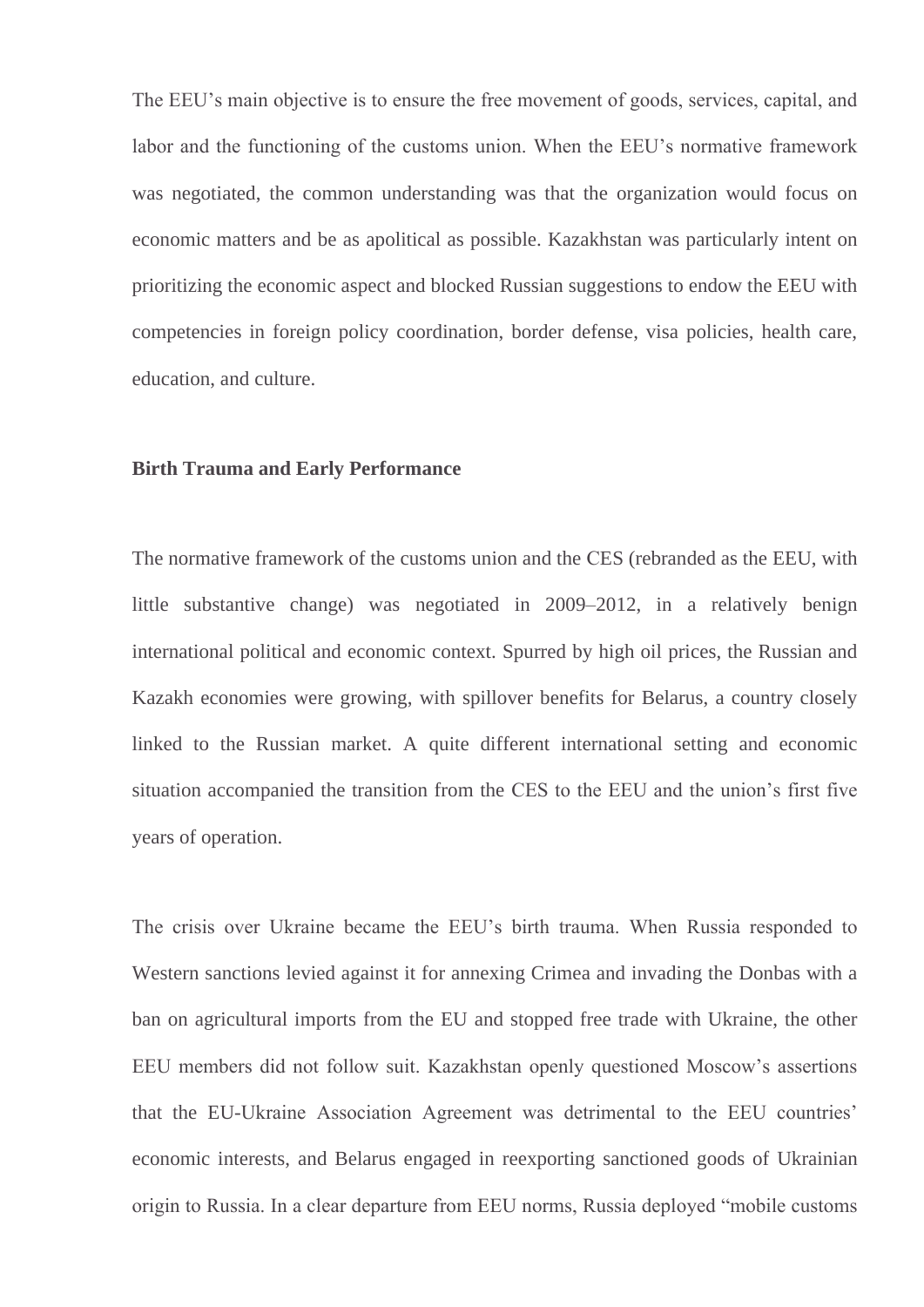units" near the borders with Belarus and Kazakhstan to preclude the illegal imports of sanctioned products.

The drop in oil prices and the effects of Western sanctions against Russia sent the Russian economy into a recession, with the GDP falling by 3.7 percent in 2015 and by another 0.6 percent in 2016. Belarus was severely hit by the Russian recession, losing 3.9 percent of GDP in 2015 and 2.6 percent in 2016, while Kazakhstan's annual economic growth slowed to 1 percent in 2015 and 2016. All the EEU currencies were devalued.

Russia's foreign policy turn of 2014 and the change in its international standing undermined the EEU's fundamental principle of free trade. With Moscow's new "selective" implementation of the union's basic principles, its normative framework became much more difficult to sustain. As tensions with the United States and the EU mounted, Russia moved to "securitize" the EEU, increasingly seeing it as primarily a zone of political influence. Armenia was compelled to abandon its long-pursued objective of concluding an Association Agreement with the EU and to join the EEU. Kyrgyzstan, unprepared for membership in the EU and deemed to be years from accession, was hastily recruited into the EEU in 2015.

Unsurprisingly, in 2014–2019 the EEU saw a regression in the free movement of goods among the member countries as compared to 2011–2013. Unable to use tariffs and quotas against each other, the EEU countries resorted to wide-scale exploitation of sanitary and veterinary controls and administrative barriers to advance their individual political and economic interests. The long-promised establishment of a joint body of sanitary and veterinary control remains a distant and unclear goal. Single markets for oil, gas, and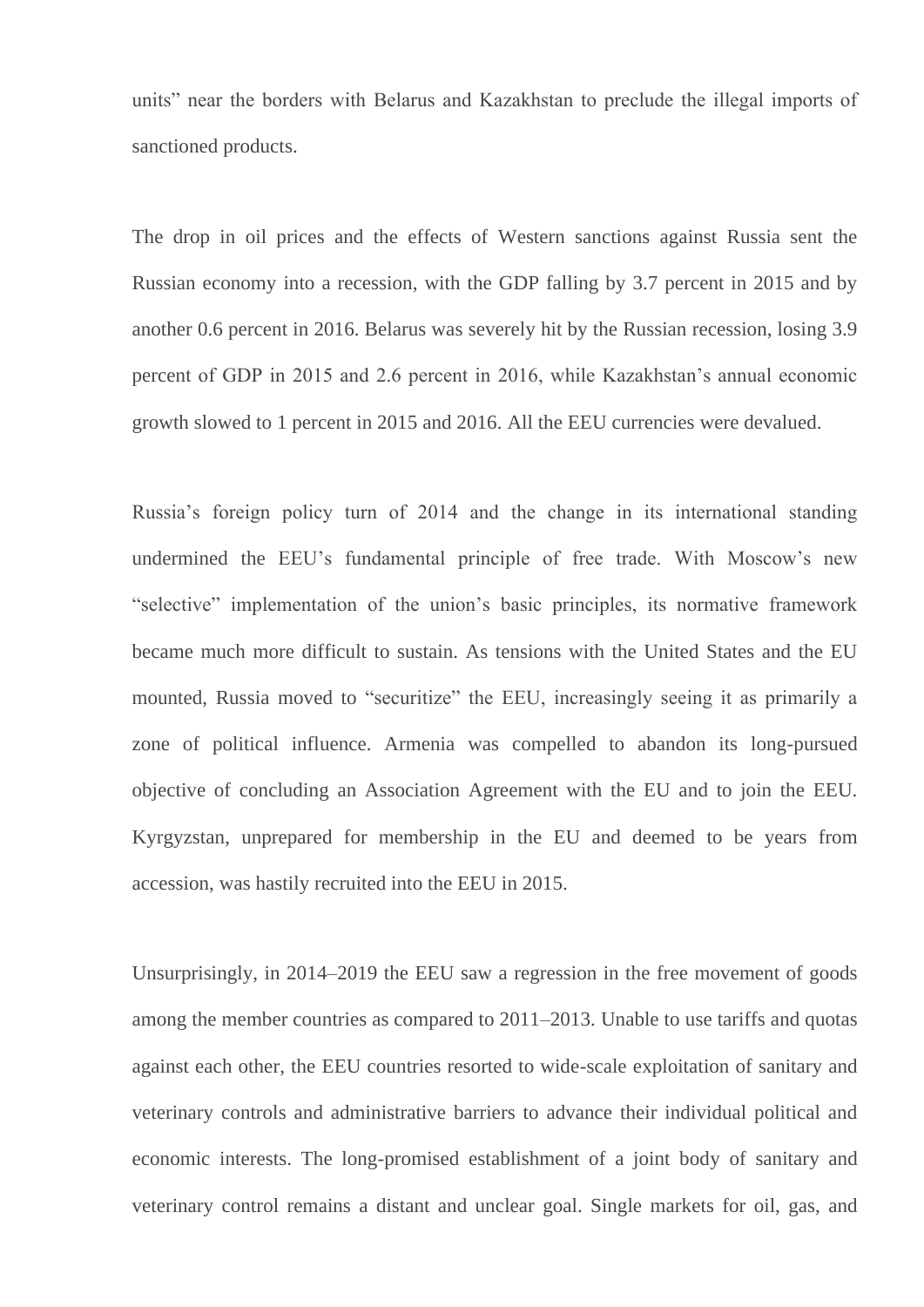electricity are planned for 2025, yet no decisions have been made as to how these markets might function.

The EEU has made some progress in the trade in services. Forty-three service sectors were liberalized in January 2015 and an additional nine sectors, including advertising, tourism, and research, were approved for liberalization in May 2018. The liberalization of financial services has been delayed to 2025. Education has become one of the contested areas, as Russia has sought to expand integration to this area, claiming it is a service linked to the common market of labor, while Kazakhstan has staunchly objected to the idea and Belarus has shown little enthusiasm.

The EEU has made a contribution to facilitating the movement of labor. The window for registering labor migrants at a new place of residence was extended and the number of documents required was reduced. Uniform rules governing migrants' access to health care and preschool education were introduced, and an agreement on labor migrants' pension rights was signed in December 2019.

Hard economic times and currency depreciations largely account for the EEU's disappointing progress in mutual trade. After years of rapidly increasing mutual trade (which grew by 29 percent in 2010, 34 percent in 2011, and 9 percent in 2012), trade turnover among the CES countries fell by 4 percent in 2013, by 11.6 percent in 2014, and by 25.4 percent in 2015. In 2016 it saw a further reduction of 5.8 percent. In 2017, as oil prices stabilized and the EEU currencies made up some of their losses, mutual trade began to rebound, if unsteadily. However, the EEU's trade with external partners suffered heavy losses, and the share of the intra-EEU trade in the total turnover, while remaining